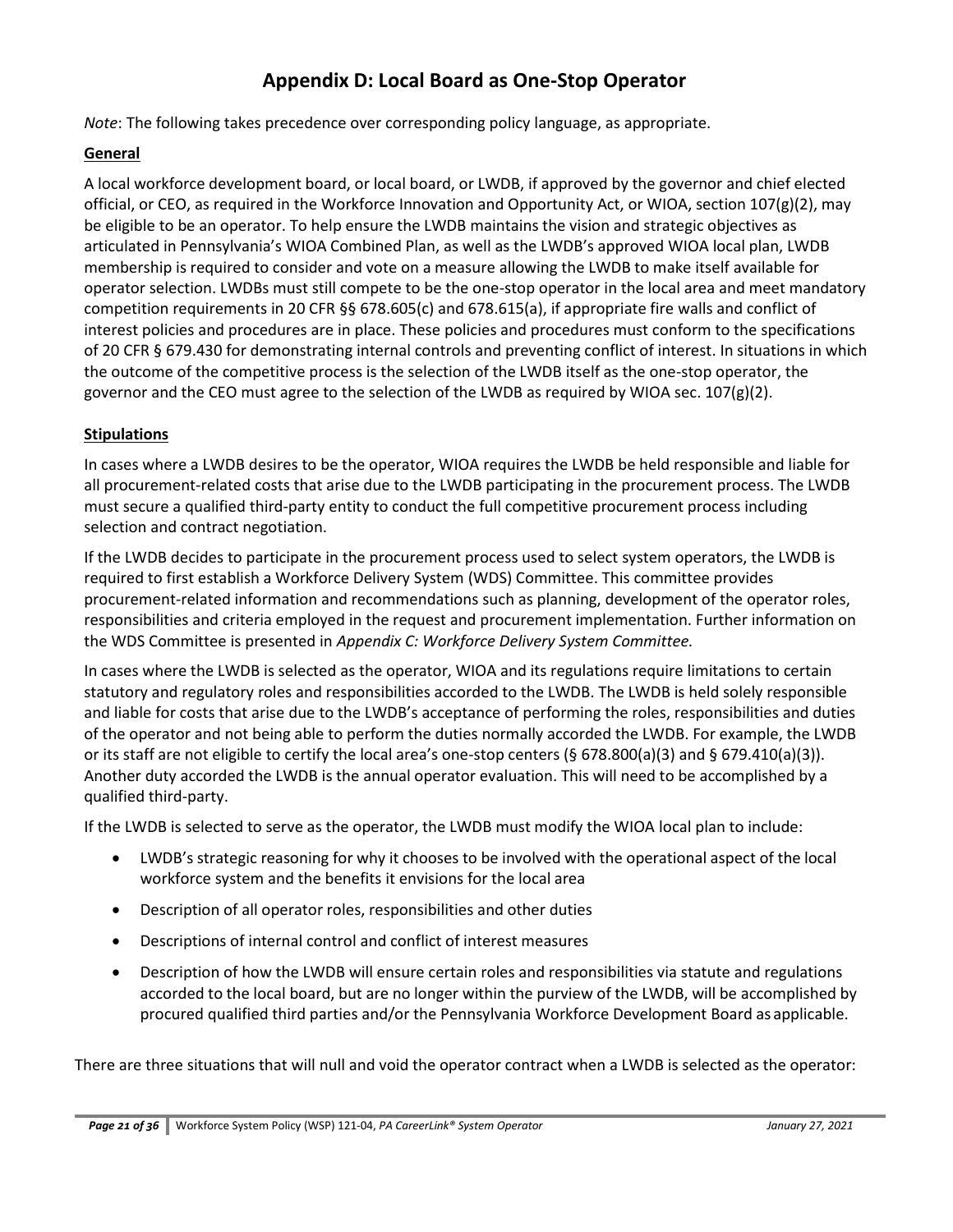# **Appendix D: Local Board as One-Stop Operator**

failure to comply with the contents of the request letter sent to the governor; failure to abide by any of the stipulations and conditions articulated within this policy; or if a valid sanction is imposed. The voiding of an operator contract triggers the commencement of a new operator procurement process.

LWDBs interested in serving as the operator must gain the governor's approval by providing written communication of such interest to Pennsylvania Department of Labor & Industry, or L&I, no later than 90 days prior to the commencement of the operator procurement process. The request letter must include approval of the local area CEO demonstrated by inclusion of his/her signature within the letter. In circumstances where there is more than one local area included or more than one CEO, the letter must contain all necessary signatures.

#### **Governor's Request Letter Requirements**

The request letter must address concerns and agree to certain stipulations as detailed below:

- Ensure LWDB compliance with the structural restriction conditions found in L&I's Local Governance policy
- Describe the LWDB's strategic objective(s) for assuming the role(s) of the operator and the benefits this will bring to the local area
- Describe how the local board will ensure open operator procurement and fair competition
- Provide the identity, credentials and point of contact information of a third-party entity selectedto conduct the operator procurement and contract negotiation process
- Describe the measures, including internal controls and conflict of interest management, designedto ensure administrative and operational compliance, if selected
- Describe how one-stop center daily management will be accomplished, including conflict of interest and resolution processes, between partners and the operator, if selected
- Describe how the LWDB will ensure certain roles and responsibilities via statutes and regulations accorded to the local board (that are no longer within the purview of the LWDB) will be accomplished by procured third-parties as well as the expected additional cost associated with the local board bidding for the operator role and continuing cost if LWDB is selected as an operator, if selected
- Describe how the LWDB's oversight and monitoring of the one-stop delivery system will be enacted, if selected
- Describe how operator oversight and evaluation responsibilities will occur, ifselected
- Indicate acceptance of the governor's approval conditions:
	- $\circ$  The LWDB, as operator, may have paid staff to act as PA CareerLink<sup>®</sup> center site administrators only. The operator will solely be held responsible and liable for any other staff costs thereby absolving the state, its agencies and assignees, the PA Workforce Development Board, and all entities party to the local workforce delivery system Memorandum of Understanding, or MOU, from providing financial and other contributions to support additional operator staff.
	- $\circ$  The third-party contractor conducting operator procurement must have an understanding of the local workforce development area required program partners to inform the drafting of an RFP/RFQ. The LWDB will organize, but not attend, a public meeting between the third-party contractor and required partners to gain a better understanding of the partner program goals and service coordination expectations.